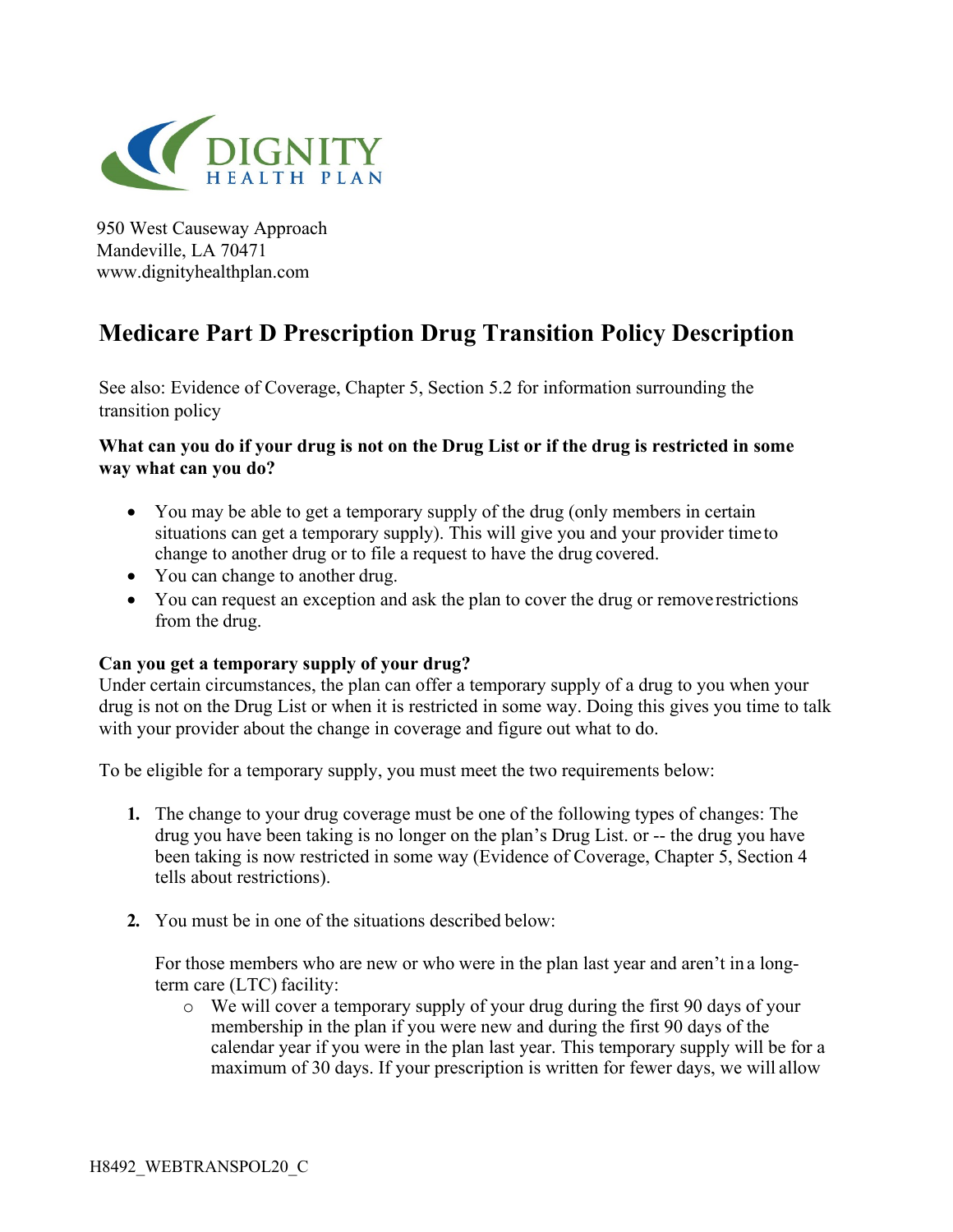multiple fills to provide up to a maximum of 30 days of medication. The prescription must be filled at a network pharmacy.

For those members who are new or who were in the plan last year and reside ina long-term care (LTC) facility:

o We will cover a temporary supply of your drug during the first 90 days of your membership in the plan if you are new and during the first 90 days of the calendar year if you were in the plan last year. The total supply will be for a maximum of 31 days. If your prescription is written for fewer days, we will allow multiple fills to provide up to a maximum of 31 days of medication. (Please note that the long-term care pharmacy may provide the drug in smaller amounts at a time to prevent waste.)

For those members who have been in the plan for more than 90 days and reside in a long-term care (LTC) facility and need a supply right away:

o We will cover one 31-day supply of a particular drug, or less if your prescription is written for fewer days. This is in addition to the above long-term care transition supply.

If you are a current member in our plan and have a level of care change:

o We will cover a temporary transition supply if you have a change in your medications because of a level of care change. This may include unplanned changes in treatment setting, such as being discharged from an acute care setting or being admitted to a long-term care facility. For each drug that is not on our formulary, or if your ability to get your drugs is limited, we will cover a temporary 30-day supply (up to 31-day supply if you are a resident of a long-term carefacility) when you go to a network pharmacy. To ask for a temporary supply, call Member Services at the number on the back of your ID card.

### **What do I do after receiving a temporary supply of the drug?**

During the time when you are getting a temporary supply of a drug, you should talk with your provider to decide what to do when your temporary supply runs out. You can either switch to a different drug covered by the plan or ask the plan to make an exception for you and cover your current drug. The sections below tell you more about these options.

### • **You can change to another drug**

- o Start by talking with your provider. Perhaps there is a different drug covered by the plan that might work just as well for you. You can call Member Services to ask for a list of covered drugs that treat the same medical condition. This list can help your provider find a covered drug that might work for you. (Phone numbers for Member Services are on the back of your ID card)
- **You can ask for an exception**
	- o You and your provider can ask the plan to make an exception for you and cover the drug in the way you would like it to be covered. If your provider says that you have medical reasons that justify asking us for an exception, your provider can help you request an exception to the rule. For example, you can ask the plan to cover a drug even though it is not on the plan's Drug List. Or you can ask the plan to make an exception and cover the drug without restrictions.